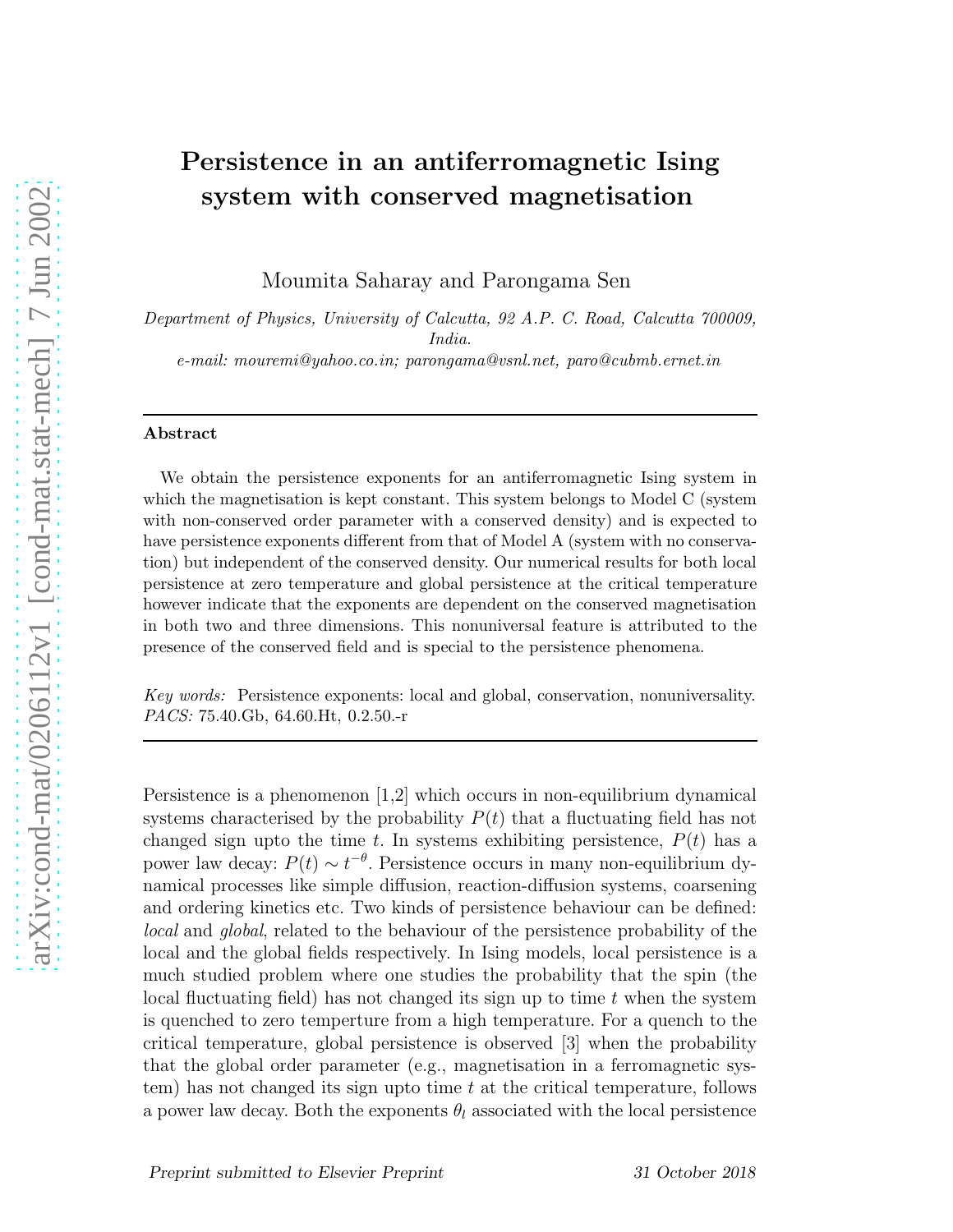probability  $P_l(t)$  and  $\theta_g$  associated with the global persistence probability  $P_g(t)$ are new exponents not related to any previously known exponent.

We have calculated numerically the local and global persistence exponents in an antiferromagnetic Ising system in which the magnetisation is kept constant. This model belongs to the class of model C according to the classification [4] of critical dynamical systems. The dynamical critical classes A, B, C etc. are distinguished by the long time dynamical exponent z relating the divergences in space and time. Among the classes with dissipative dynamics, model A is without any conservation while the order parameter field in model B is conserved. In model C, the order parameter field is not conserved, but it is coupled to a non-ordering field which is conserved.

These classes have characteristic values of the dynamical exponents associated with the different dynamical processes. A short discussion on the persistence phenomena in these different systems is necessary for understanding the results in the antiferromagnetic Ising system with conserved magnetisation. Local persistence phenomenon is quite well studied in Model A. It is exactly solved for one dimension [5] and extensively studied numerically for higher dimensions [6]. The global exponent for model A was obtained analytically [3,7] and in subsequent numerical simulations [8]. In model B, the local order parameter shows persistence behaviour and the persistence exponents using both local and global conservation are found to be non-universal [9]. The calculations were done for phase ordering dynamics and the exponents were found to vary linearly with the volume fraction of the minority phase which is conserved. Such non-universality does not occur in the long time dynamical exponent  $z$  in model B with local conservation. Non-local conservation gives rise to non-universality in some dynamical phenomena [10–13]. However, even in these cases, the globally conserved case becomes identical to the non-conserved model with a unique exponent. Thus the non-universality of the exponents in model B is not related to the nature of conservation but seems to be a distinguishing feature of persistence phenomena in a conserved system. As the order parameter is conserved, global persistence is not defined in model B.

In model C one also has a conserved density, but here both local and global persistences can be considered. Thus it is possible to investigate here the role of conservation in both kinds of persistences. Estimate of the global persistence was made in [7] up to the second order in  $\epsilon$ , where  $\epsilon$  is related to the dimensionality d by  $\epsilon = 4 - d$ . Interestingly, the global persistence exponent was found to be universal (it does not depend on the non-ordering conserved density) unlike the local persistence exponents in model B. Our intention is to verify the result of [7] numerically and try to resolve the issue of nonuniversality in conserved sytems for both kinds of persistence behaviour in an appropriate model.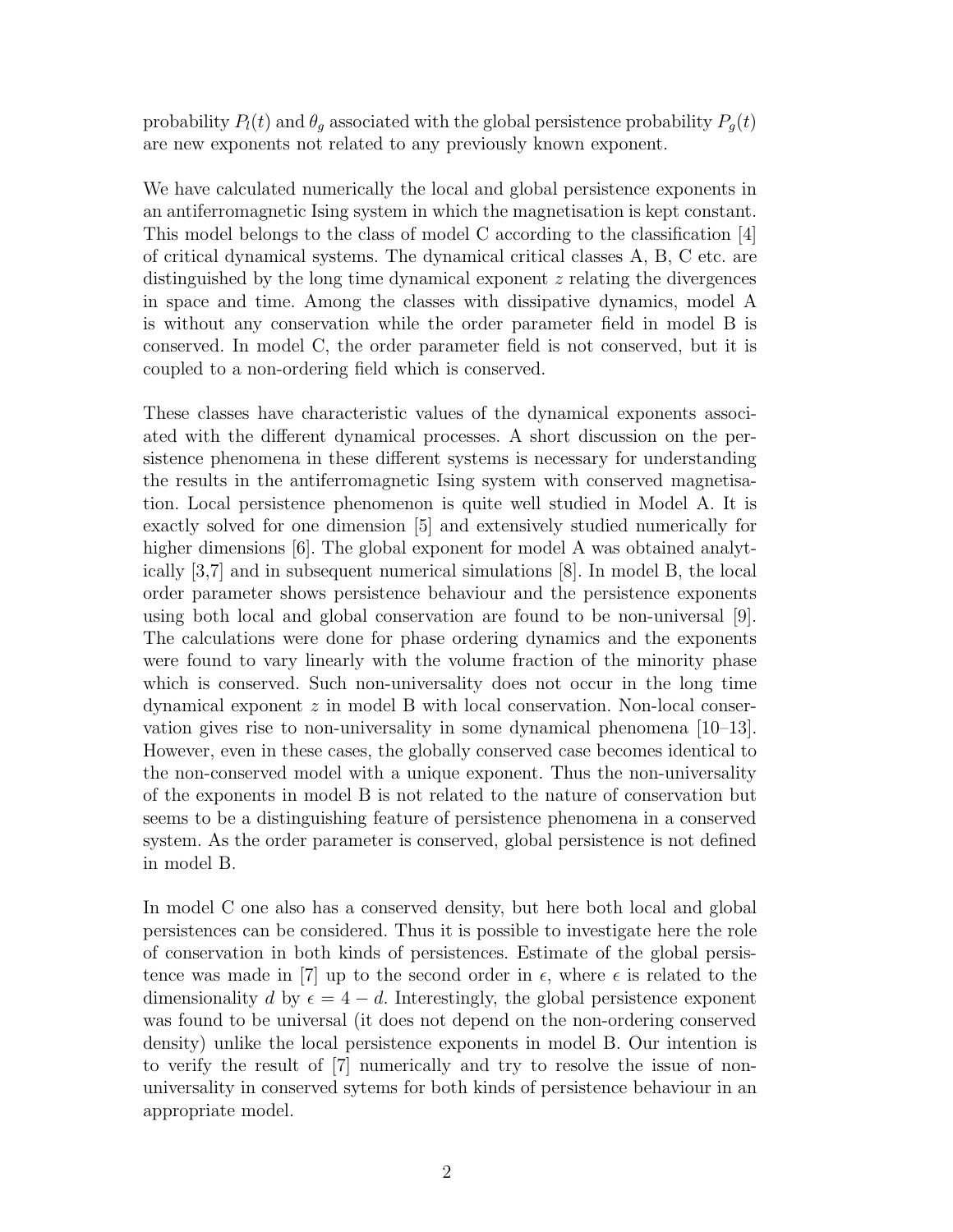Conservation in models B and C brings up the question of non-universality. On the other hand, since Model C becomes identical to model A in certain limits, it is also important to address some general issues concerning the dynamics in models A and C.

According to analytical calculations, both the long time and short time exponents in models A and C are equal in two dimensions  $[4,14,15]$  as the specific heat exponent is zero. In three dimensions these are different. Numerical simulations [16,17] also agree with these results. The global persistence exponents in models A and C, however, are different even in two dimensions according to [7]. If one assmues persistence to be a Gaussian Markov process, a scaling law relating  $\theta_g$  to other exponents can be derived [3], which reads

$$
\theta_g z = \lambda - d + 1 - \eta/2,\tag{1}
$$

where  $\eta$  is a critical exponent (related to the correlation function  $q(r)$  which behaves as  $r^{-(d-2+\eta)}$  for large spatial distance r at the critical point) and  $\lambda$  is the exponent occurring in the scaling of the auto-correlation function,  $\langle A(t)A(0)\rangle \sim t^{-\lambda}$ , where  $\tilde{A}(t)$  is the field fluctuating in time. Inserting the values of  $\lambda$  and z of model A and model C, it can be shown that  $\theta_q$  in both cases is given by

$$
\theta_g = \frac{1}{2} - \frac{1}{12}\epsilon + O(\epsilon^2),\tag{2}
$$

which implies they are equal in all dimensions upto  $O(\epsilon)$ . This is however not true as persistence is a non-Markovian phenomenon, and therefore, global persistence exponents in models A and C are different. We expect that local persistence exponents will also have different values in these two models.

In our system the order parameter is the staggered magnetisation. The magnetisation is kept constant but the order parameter is not conserved. This system has earlier been considered as a candidate of model C in context of the relaxation phenomena [18] and the results obtained from the numerical studies [16,17] in this model agree with the expected theoretical results. We have considered lattices of size  $L\times(L+1)$  in two dimension and  $L\times L\times(L+1)$ in three dimension as in [17] with helical boundary condition. The lattice size L is kept odd as the system is antiferromagnetic. We have obtained the values of  $\theta_l$  at zero temperature and  $\theta_g$  at the critical temperature in both two and three dimensions for fixed values of magnetisation  $m_0$ .

Local persistence: For local persistence, we have considered an initial state where the order parameter  $(m_s)$  assumes zero value (i.e., the system is prepared as a random configuration). We consider zero temperature deterministic Kawasaki dynamics which keeps the magnetisation constant. It may be noted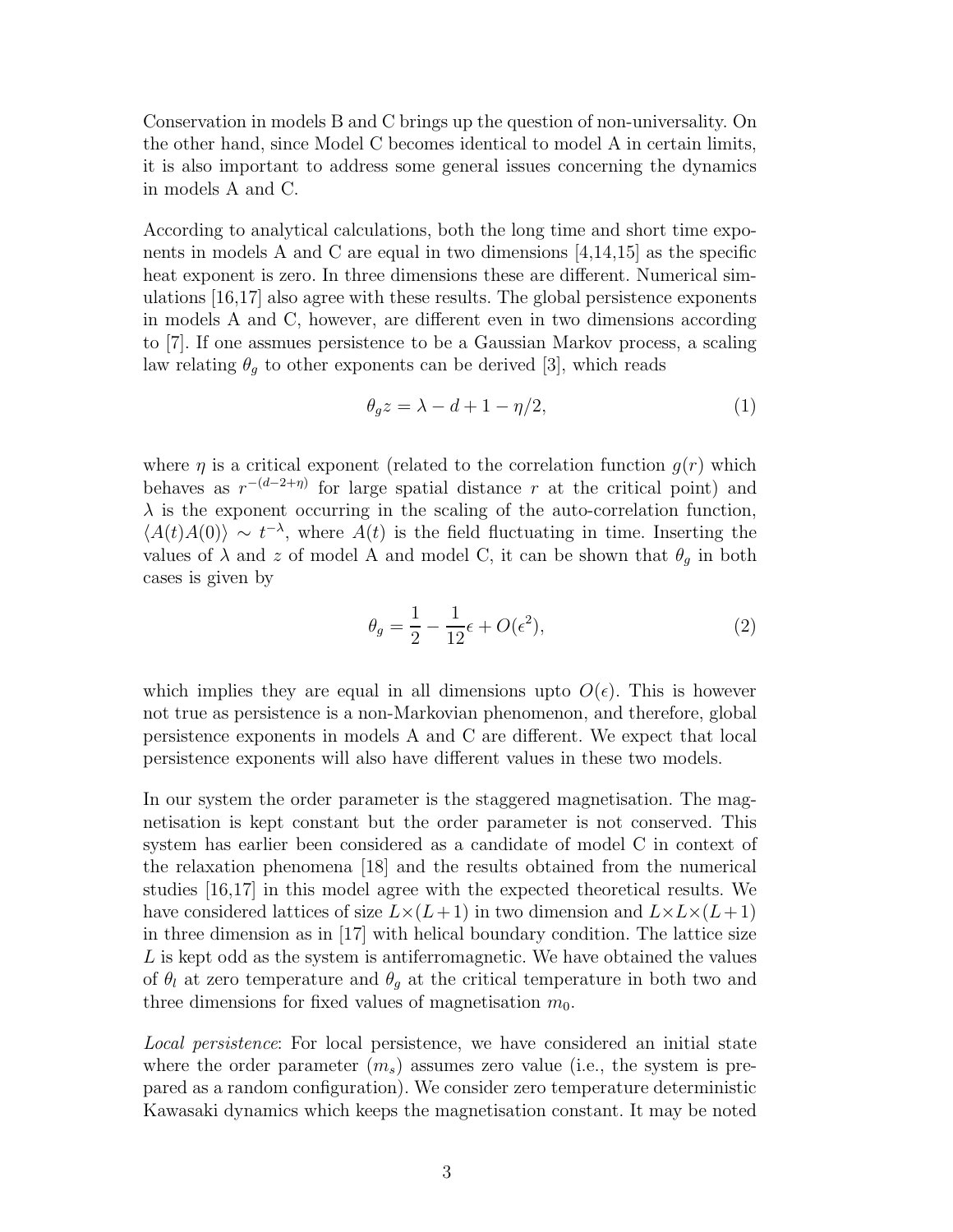

Fig. 1. The variation of the local persistence exponent with  $m_0$  is shown in two and three dimensions.

that in Glauber dynamics (e.g., in a ferromagnetic Ising case which belongs to the class of model A) the local spins are allowed to flip only once in a sequential sweep. In the Kawasaki dynamics on the other hand, a spin may be flipped a number of times within a sweep, but we will consider a change in the local spin only if it is different from its state in the previous time step after the sweep has been completed.

This system becomes equivalent to model A system when  $m_0 = 0$  [18]. In two dimenions, we first check that the value of  $\theta_l$  in our model coincides with the numerical value  $\sim$  0.23 of model A when the magnetisation  $m_0$  is fixed at a zero value. As  $m_0$  is made different from zero, we find that the value of the exponent  $\theta_l$  varies with  $m_0$ . However, the behaviour with  $m_0$  is not monotonic,  $\theta_l$  first shows a dip for small  $m_0$ .

In three dimensions, again the agreement of  $\theta_l$  with the model A value of  $\sim$  0.18 is checked at  $m_0 = 0$ . Here also we find that the persistence exponent is dependent on  $m_0$ . As in two dimensions, it initially shows a dip and then increases with  $m_0$ . However, in the region  $0 < m_0 < 0.2$ , where it shows a dip, the distribution  $P_l(t)$  shows deviation from the power law behaviour and therefore the estimates of  $\theta_l$  in this region may not be very accurate. We have checked that the results are not due to finite size effect by studying systems of different sizes. The behaviour of  $\theta_l$  as a function of  $m_0$  in two and three dimensions is shown in Fig. 1 and the behaviour of  $P_l(t)$  against t for a few values of  $m_0$  is shown in For intermediate values of  $m_0$ , the exponent appears to vary linearly with  $m_0$  in both two and three dimensions and for higher values of  $m_0$ , deviations from the power law start appearing in the probability distribution  $P_l(t)$ .

The above results cannot be compared to any available analytical study but we note a few interesting features. First of all, the persistence exponent shows a variation with the conserved density while other dynamical exponents in model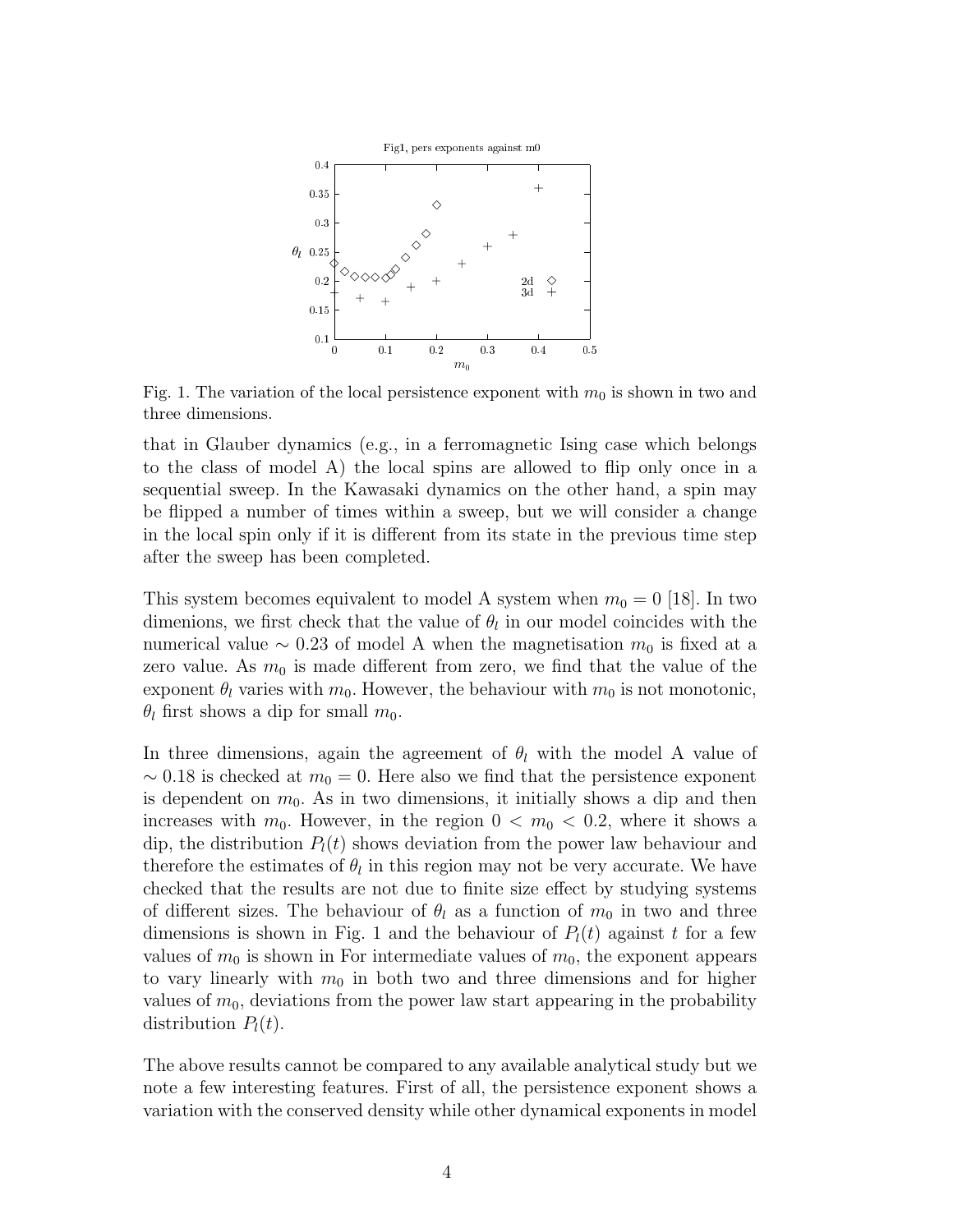

Fig. 2. (a) The local persistence probability in two dimensions  $(L = 199)$ , averaged over 100 initial configurations) for  $m_0 = 0.12, 0.16$  and 0.20 (from top to bottom) are shown. (b) The local persistence probability in three dimensions  $(L = 65, \text{ averaged})$ over 100 initial configurations) for  $m_0 = 0.30, 0.35$  and 0.40 (from top to bottom) are shown.

C are universal [4,15]. The non-universality is rather similar to the result of model B [9]. Secondly, the variation with  $m_0$  is not smooth - the exponent first drops with  $m_0$  and then increases. The deviation from the power law decay at higher  $m_0$  could be attributed to the fact that the critical temperature goes down to zero here.

Global persistence: In our study of global persistence in this model, we considered two different kinds of initial conditions. One is a sharply prepared (SP) state, where the staggered magnetisation per site, i.e.,  $m_s(0)$  was kept fixed at small positive values (0.0001, 0.0002, 0.0005 etc.) initially. Ideally,  $\theta_q$  for each of these values are to be calculated and the result extrapolated to  $m_s(0) = 0$ . Another initial condition corresponds to a randomly prepared (RP) state, where the staggered magnetisation assumes a small value initially which can be either positive or negative. For both states the magnetisation is kept constant at a fixed value  $m_0$ . The dynamics is again Kawasaki but it is stochastic.

Since the system is quenched to the critical temperature  $T_c(m_0)$ , we have to know the values of  $T_c(m_0)$ . We have used the values of  $T_c(m_0)$  given in [17].

We have obtained the values of  $\theta_g$  for several values of non zero  $m_0$  and also for  $m_0=0$  for comparison with model A. Note that for the global persistence one needs the fraction of configurations for which the order parameter does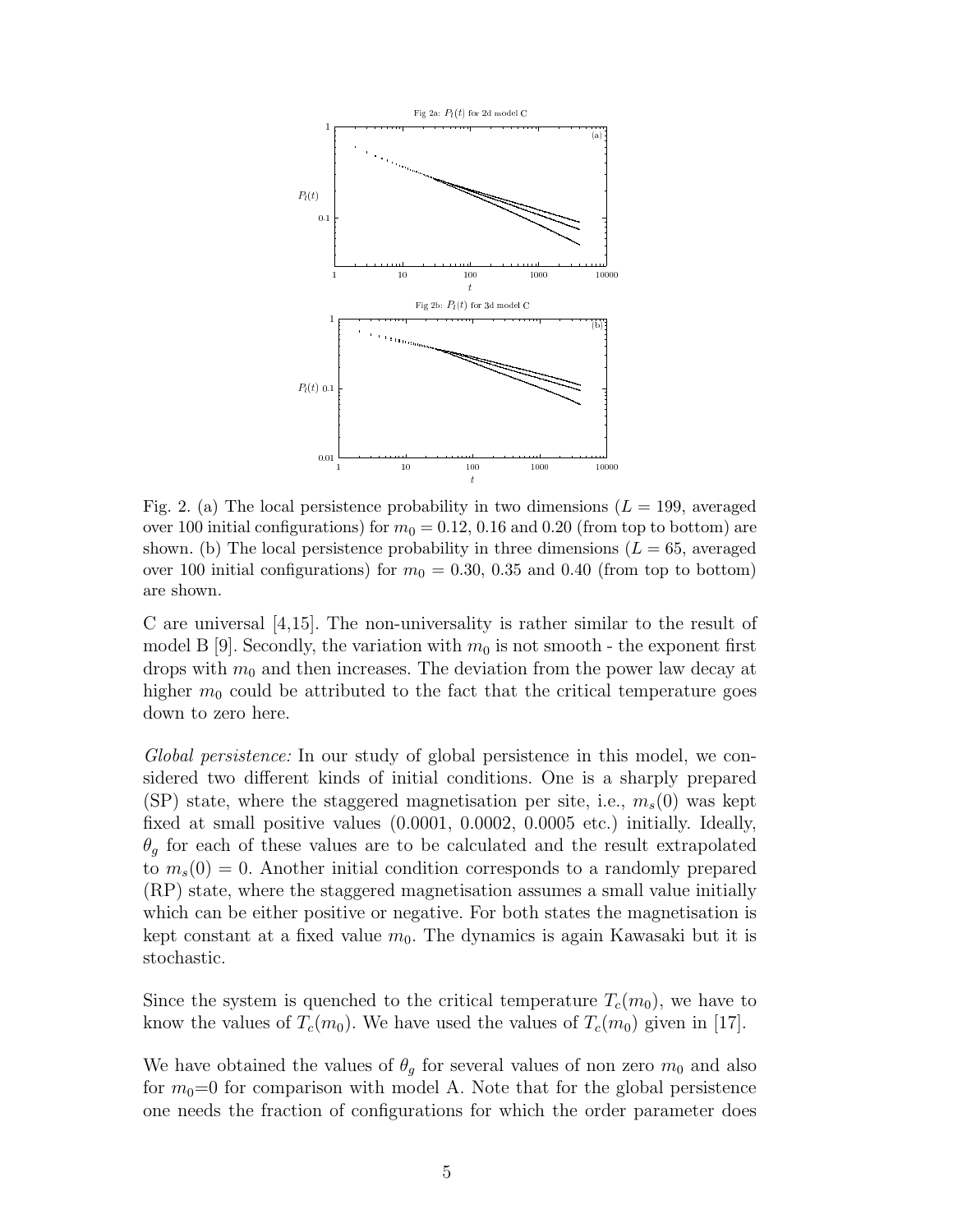

Fig. 3. The global persistence probability in two dimensions for random initial conditions ( $L=199$ ) for  $m_0 = 0.2, 0.1$  and 0 (from top to bottom) are shown. Typically  $3\times10^4$  initial configurations are generated.

not change sign and to get a good estimate of  $\theta_g$  one needs to generate a large number of configurations. Thus to restrict the total computation, we have evaluated  $\theta_q$  for a few values of  $m_0$  only unlike the local case. Moreover, in the global case, the system is critical and estimating the critical temperature again involves a lot of computations.

| l'abie |  |
|--------|--|
|        |  |

Numerical estimates of global persistence exponent  $\theta_q$  for randomly prepared (RP) and sharply prepared (SP) states in an antiferromagnetic Ising system with conserved magnetisation. In each case the error is  $\pm 0.01$ 

| Dimension      | m <sub>0</sub> | Estimate          | Estimate          |
|----------------|----------------|-------------------|-------------------|
| (d)            |                | of $\theta_q$ for | of $\theta_q$ for |
|                |                | SP                | RP                |
| $\overline{2}$ | 0.0            | $\sim 0.23$       | $\sim 0.24$       |
|                | 0.1            | $\sim 0.23$       | $\sim 0.23$       |
|                | 0.2            | $\sim 0.18$       | $\sim 0.17$       |
| 3              | 0.0            | $\sim 0.40$       | $\sim 0.40$       |
|                | 0.08           | $\sim 0.40$       | $\sim 0.39$       |
|                | 0.2            | $\sim 0.35$       | $\sim 0.33$       |
|                | 0.4            | $\sim 0.31$       | $\sim 0.30$       |

The numerical values of  $\theta_q$  for model A [6] are recovered when  $m_0 = 0$  with both RP and SP initial conditions. In both two and three dimensions, the values of  $\theta_q$  appear to depend on  $m_0$  (see Table I). In the SP initial condition, estimation of  $\theta_g$  becomes difficult as the fluctuations are considerable even with  $3 \times 10^4$  configurations. Hence instead of the extrapolation procedure, we give in Table I the value of  $\theta_g$  for  $m_s(0) = 0.0005$  and  $m_s(0) = 0.0002$  in two and three dimensions respectively for which the fluctuations are minimum. For low values of  $m_0$ ,  $\theta_q$  is very close (if not equal) to the model A values with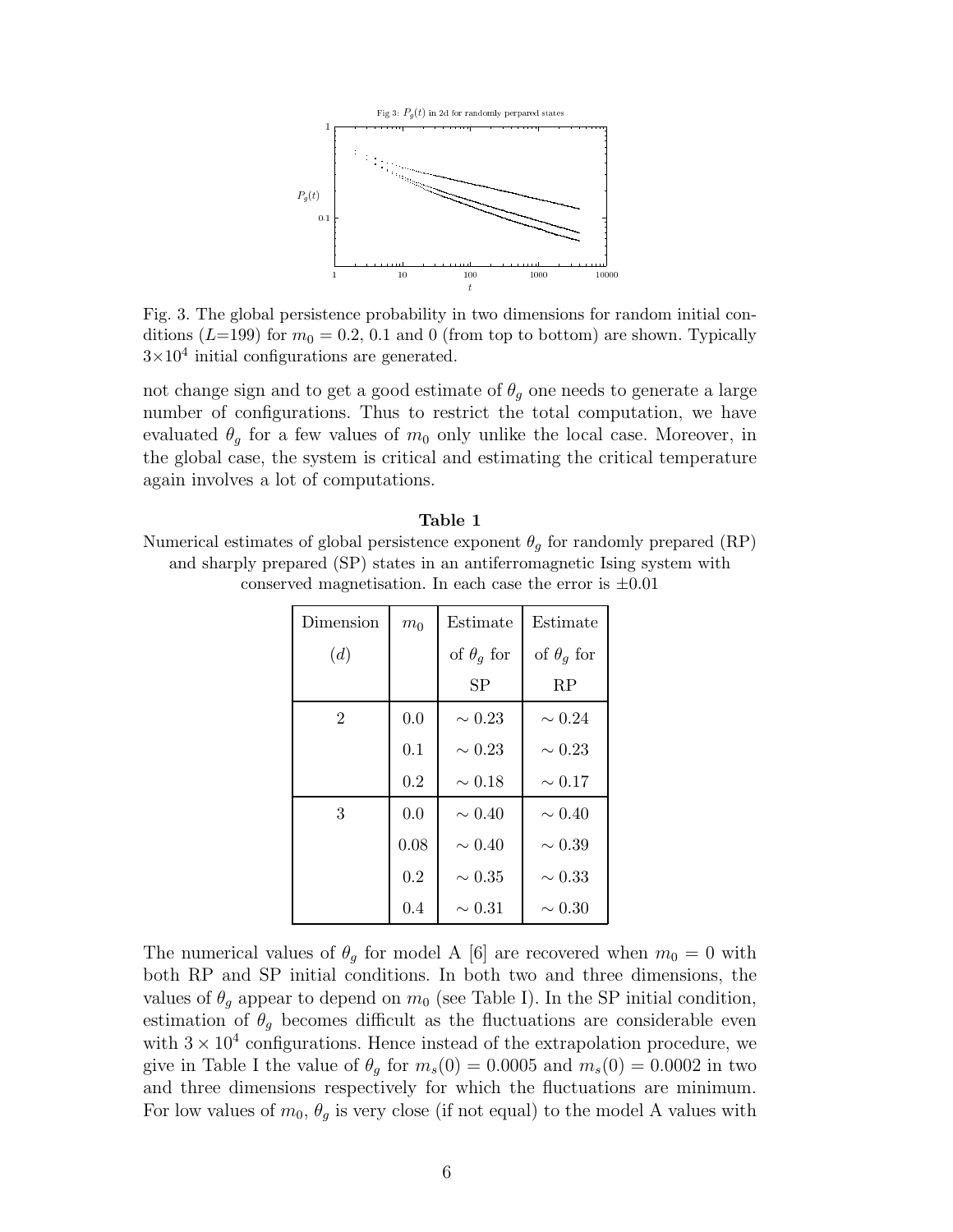

Fig. 4. Global persistence probability for sharply prepared initial condition in three dimensions for  $m_0 = 0.4$ , 0.2 and 0 (from top to bottom) with L=41 are plotted. Typically  $3\times10^4$  initial configurations are generated.

both RP and SP states. For higher values of  $m_0$ , it is different from that of model A and seems to vary with  $m_0$ . Typical variations of  $P_q(t)$  in two and three dimensions are shown in Fig. 3 and 4. In agreement with [7], we indeed find that the model A and model C global persistence exponents are unequal even in two dimensions (if we use a large value of  $m_0$ ), although in contrast to [7] we find non-univerality. This discrepancy might arise from the fact that in [7] a continuum model was considered while we have considered here a discrete system. Such discrepancies have been observed for the zero-temperature coarsening dynamics of the continuum model B and the corresponding discrete model [19].

The analytical results of model B and the present numerical results in a system belonging to model C suggest that in persistence phenomena conservation plays a key role which may be responsible for the non-universality of the exponents and it is not important whether conservation is considered in the order parameter or in a coupled non-ordering field. However, the analytical study of [7] and a recent study [20] of both the local and global persistence in an absorbing phase transition in a conserved model does not show non-universality. Therefore for a better understanding of our results it is necessary to get an analytical estimate of the local persistence behaviour in model C. Also, the global persistence may be studied in greater detail both analytically and numerically. The non-monotonic behaviour in the local persistence exponent for small  $m_0$  is also a novel observation. In the case of global persistence, owing to the large number of configurations required to get a reliable result, we had to restrict the computations to a few values of  $m_0$  and it was not possible to study in detail the behaviour for small  $m_0$  where the local persistence exponent shows the anomalous behaviour.

It is also interesting to compare the local and global persistence in models A and C. In model A, in three dimensions,  $\theta_g > \theta_l$ . From the present study, we find that while  $\theta_l$  increases for  $m_0$  above a certain value,  $\theta_g$  decreases with  $m_0$ . Hence the relation  $\theta_q > \theta_l$  breaks down above a certain  $m_0$  in model C. The exact significance of this result is yet to be understood.